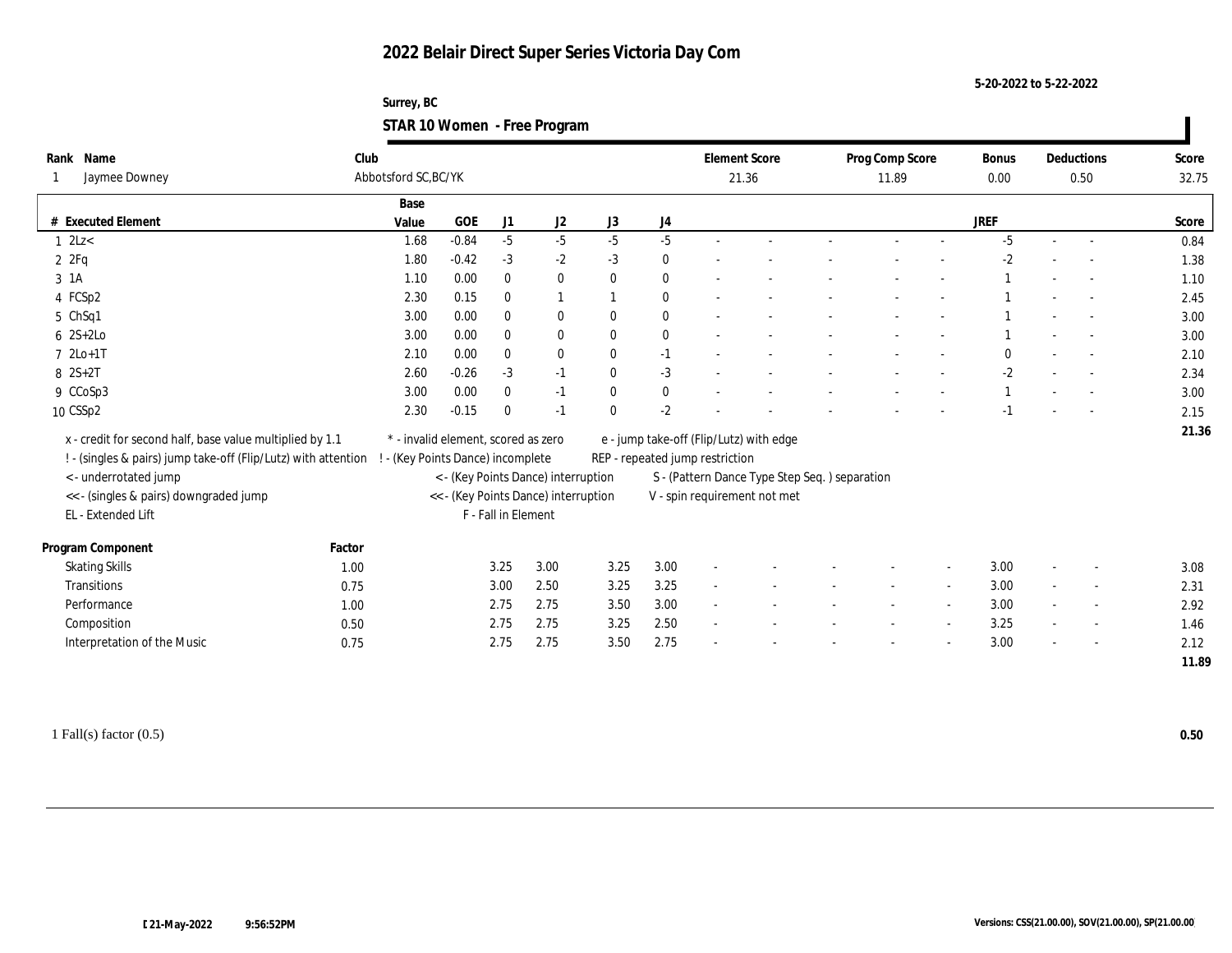**Surrey, BC STAR 10 Women - Free Program**

| Name<br>Rank                                                 | Club                                                           |                                     |         |                     |                                      |                  |                  |                                 | <b>Element Score</b>                          | Prog Comp Score | Bonus        |                          | Deductions               | Score |
|--------------------------------------------------------------|----------------------------------------------------------------|-------------------------------------|---------|---------------------|--------------------------------------|------------------|------------------|---------------------------------|-----------------------------------------------|-----------------|--------------|--------------------------|--------------------------|-------|
| Violet Iverson<br>$\mathbf{2}$                               |                                                                | Connaught SC, BC/YK                 |         |                     |                                      |                  |                  |                                 | 19.50                                         | 12.47           | 0.00         |                          | 1.00                     | 30.97 |
|                                                              |                                                                | Base                                |         |                     |                                      |                  |                  |                                 |                                               |                 |              |                          |                          |       |
| # Executed Element                                           |                                                                | Value                               | GOE     | J1                  | J <sub>2</sub>                       | $_{\mathrm{J}3}$ | $_{\mathrm{J}4}$ |                                 |                                               |                 | <b>JREF</b>  |                          |                          | Score |
| 12F                                                          |                                                                | 1.80                                | $-0.90$ | $-5$                | $-5$                                 | $-5$             | $-5$             |                                 |                                               |                 | $-5$         |                          |                          | 0.90  |
| $2$ $2$ Lz                                                   |                                                                | 2.10                                | $-0.21$ | $-1$                | $-1$                                 | $\bf{0}$         | $-1$             |                                 |                                               |                 | $-2$         |                          |                          | 1.89  |
| 3 1A                                                         |                                                                | 1.10                                | 0.11    | $\bf{0}$            | $\mathbf{1}$                         |                  |                  |                                 |                                               |                 |              |                          |                          | 1.21  |
| 4 2Lo                                                        |                                                                | 1.70                                | $-0.11$ | $-1$                | $\bf{0}$                             | $\mathbf{0}$     | $-1$             |                                 |                                               |                 |              |                          |                          | 1.59  |
| 5 FSSp3                                                      |                                                                | 2.60                                | 0.09    | $\bf{0}$            | $\bf{0}$                             |                  | $-2$             |                                 |                                               |                 |              |                          |                          | 2.69  |
| $6 \text{ } 2Lz+2T$                                          |                                                                | 3.40                                | $-1.05$ | $-5$                | $-5$                                 | $-5$             | $-5$             |                                 |                                               |                 | $-5$         |                          |                          | 2.35  |
| $72F+2T$                                                     |                                                                | 3.10                                | $-0.12$ | $-1$                | $\bf{0}$                             | $\mathbf{0}$     | $-1$             | $\sim$                          |                                               |                 | $-2$         |                          |                          | 2.98  |
| 8 CSpB                                                       |                                                                | 1.10                                | $-0.04$ | $\theta$            | $-1$                                 | $-2$             | $\bf{0}$         |                                 |                                               |                 | $\mathbf{0}$ |                          |                          | 1.06  |
| 9 ChSq1                                                      |                                                                | 3.00                                | $-0.50$ | $-1$                | $-1$                                 | $-1$             | $-1$             |                                 |                                               |                 | $\mathbf{0}$ |                          |                          | 2.50  |
| 10 CCoSp2                                                    |                                                                | 2.50                                | $-0.17$ | $-1$                | $\mathbf{0}$                         | $\mathbf{0}$     | $-1$             |                                 |                                               |                 | $-1$         |                          |                          | 2.33  |
|                                                              |                                                                | * - invalid element, scored as zero |         |                     |                                      |                  |                  |                                 |                                               |                 |              |                          |                          | 19.50 |
| x - credit for second half, base value multiplied by 1.1     |                                                                | ! - (Key Points Dance) incomplete   |         |                     |                                      |                  |                  |                                 | e - jump take-off (Flip/Lutz) with edge       |                 |              |                          |                          |       |
|                                                              | ! - (singles & pairs) jump take-off (Flip/Lutz) with attention |                                     |         |                     |                                      |                  |                  | REP - repeated jump restriction |                                               |                 |              |                          |                          |       |
| <- underrotated jump                                         |                                                                |                                     |         |                     | < - (Key Points Dance) interruption  |                  |                  |                                 | S - (Pattern Dance Type Step Seq.) separation |                 |              |                          |                          |       |
| << - (singles & pairs) downgraded jump<br>EL - Extended Lift |                                                                |                                     |         | F - Fall in Element | << - (Key Points Dance) interruption |                  |                  |                                 | V - spin requirement not met                  |                 |              |                          |                          |       |
|                                                              |                                                                |                                     |         |                     |                                      |                  |                  |                                 |                                               |                 |              |                          |                          |       |
| Program Component                                            | Factor                                                         |                                     |         |                     |                                      |                  |                  |                                 |                                               |                 |              |                          |                          |       |
| <b>Skating Skills</b>                                        | 1.00                                                           |                                     |         | 3.00                | 3.25                                 | 3.50             | 3.50             |                                 |                                               |                 | 3.75         |                          | $\overline{\phantom{a}}$ | 3.42  |
| Transitions                                                  | 0.75                                                           |                                     |         | 2.75                | 2.75                                 | 3.50             | 3.75             | $\sim$                          |                                               |                 | 3.50         | $\sim$                   | $\overline{\phantom{a}}$ | 2.44  |
| Performance                                                  | 1.00                                                           |                                     |         | 2.50                | 3.00                                 | 3.25             | 3.25             | $\sim$                          |                                               |                 | 2.75         |                          |                          | 3.00  |
| Composition                                                  | 0.50                                                           |                                     |         | 2.25                | 2.75                                 | 3.25             | 2.75             | $\sim$                          |                                               |                 | 3.00         | $\sim$                   |                          | 1.42  |
| Interpretation of the Music                                  | 0.75                                                           |                                     |         | 2.50                | 2.50                                 | 3.00             | 3.25             |                                 |                                               |                 | 3.25         | $\overline{\phantom{a}}$ | $\overline{\phantom{a}}$ | 2.19  |
|                                                              |                                                                |                                     |         |                     |                                      |                  |                  |                                 |                                               |                 |              |                          |                          | 12.47 |
|                                                              |                                                                |                                     |         |                     |                                      |                  |                  |                                 |                                               |                 |              |                          |                          |       |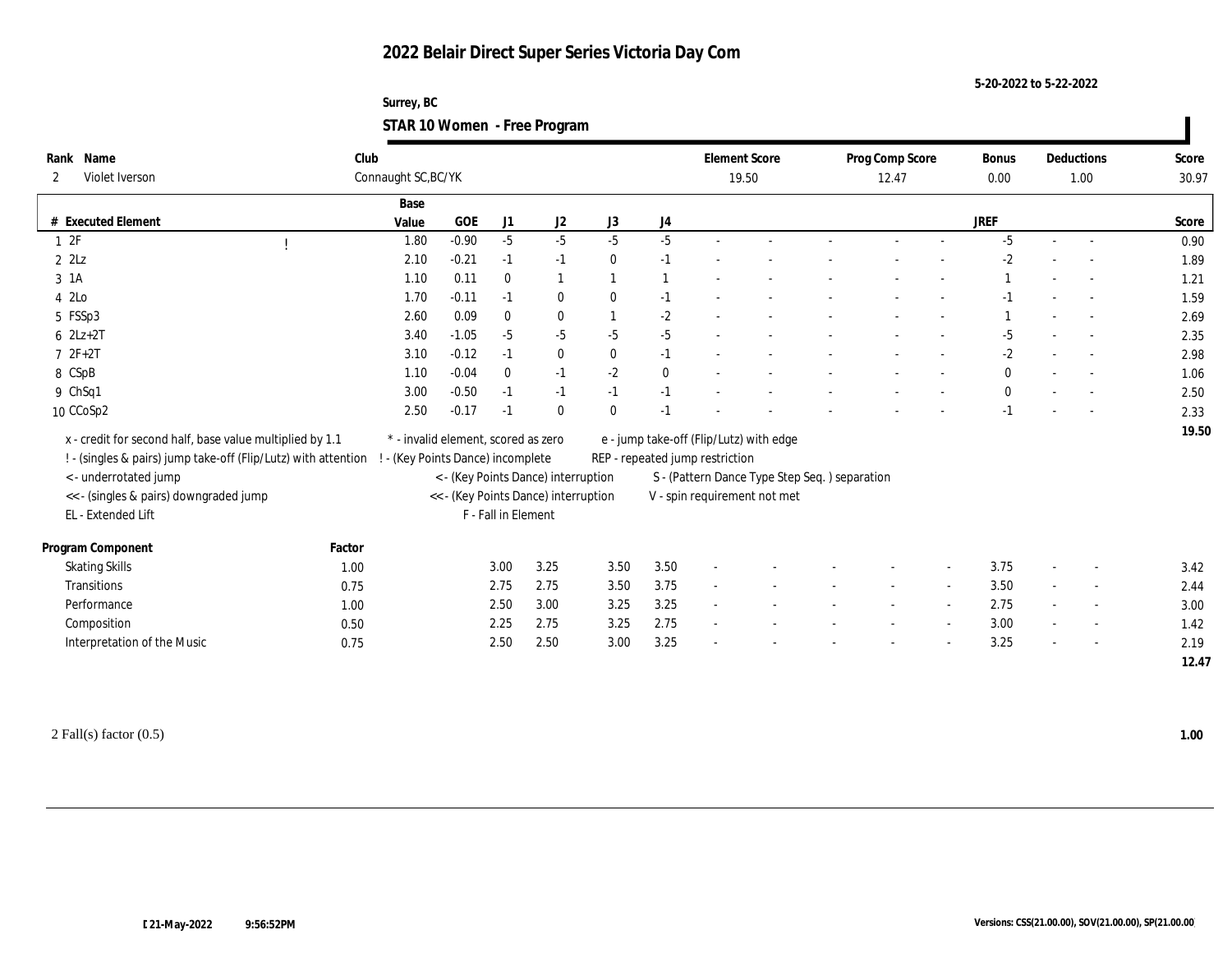**Surrey, BC STAR 10 Women - Free Program**

| Name<br>Rank                                             | Club                                                           |                                     |              |                     |                                      |              |          | <b>Element Score</b>            |                                               | Prog Comp Score |        | <b>Bonus</b> |                          | Deductions               | Score |
|----------------------------------------------------------|----------------------------------------------------------------|-------------------------------------|--------------|---------------------|--------------------------------------|--------------|----------|---------------------------------|-----------------------------------------------|-----------------|--------|--------------|--------------------------|--------------------------|-------|
| Nicole Krahn<br>3                                        |                                                                | Abbotsford SC, BC/YK                |              |                     |                                      |              |          | 19.39                           |                                               | 11.93           |        | 0.00         |                          | 0.50                     | 30.82 |
|                                                          |                                                                | Base                                |              |                     |                                      |              |          |                                 |                                               |                 |        |              |                          |                          |       |
| # Executed Element                                       |                                                                | Value                               | $_{\rm GOE}$ | J1                  | J2                                   | J3           | J4       |                                 |                                               |                 |        | <b>JREF</b>  |                          |                          | Score |
| 12Lz                                                     |                                                                | 2.10                                | $-0.28$      | $-2$                | $-1$                                 | $-1$         | $-2$     |                                 |                                               |                 |        | $-1$         | $\sim$                   |                          | 1.82  |
| $2$ ChSq1                                                |                                                                | 3.00                                | 0.00         | $-1$                | $\bf{0}$                             |              | $\bf{0}$ |                                 |                                               |                 |        |              |                          |                          | 3.00  |
| $3 \text{2Lo+1Lo}$                                       |                                                                | 2.20                                | $-0.28$      | $-3$                | $-1$                                 | $-2$         | $-2$     |                                 |                                               |                 |        | $\mathbf{0}$ |                          |                          | 1.92  |
| 4 CCoSp1                                                 |                                                                | 2.00                                | 0.07         | $\mathbf{0}$        | $\mathbf{1}$                         | $-1$         | $\bf{0}$ |                                 |                                               |                 |        |              |                          |                          | 2.07  |
| 5 2F+1A+SEQ                                              |                                                                | 2.32                                | 0.18         |                     |                                      |              | $\bf{0}$ |                                 |                                               |                 |        |              |                          |                          | 2.50  |
| $6 \ 2S + 2T$                                            |                                                                | 2.60                                | $-0.65$      | $-5$                | $-5$                                 | $-5$         | $-5$     |                                 |                                               |                 |        | $-5$         |                          |                          | 1.95  |
| 72F                                                      |                                                                | 1.80                                | $-0.30$      | $-2$                | $-1$                                 | $-1$         | $-2$     |                                 |                                               |                 |        | $-2$         |                          | $\sim$                   | 1.50  |
| 8 FCSp1                                                  |                                                                | 1.90                                | 0.00         | $\mathbf{0}$        | $\bf{0}$                             | $\mathbf{0}$ | $\bf{0}$ |                                 |                                               |                 |        | $\mathbf{0}$ |                          |                          | 1.90  |
| 9 2T                                                     |                                                                | 1.30                                | 0.00         | $\mathbf{0}$        | $\bf{0}$                             | $\mathbf{0}$ | $\bf{0}$ |                                 |                                               |                 |        |              |                          |                          | 1.30  |
| 10 SSp1                                                  |                                                                | 1.30                                | 0.13         | $\theta$            | 2                                    | $\mathbf{2}$ |          |                                 |                                               |                 |        | $\mathbf{0}$ |                          |                          | 1.43  |
|                                                          |                                                                |                                     |              |                     |                                      |              |          |                                 |                                               |                 |        |              |                          |                          | 19.39 |
| x - credit for second half, base value multiplied by 1.1 |                                                                | * - invalid element, scored as zero |              |                     |                                      |              |          |                                 | e - jump take-off (Flip/Lutz) with edge       |                 |        |              |                          |                          |       |
|                                                          | ! - (singles & pairs) jump take-off (Flip/Lutz) with attention | - (Key Points Dance) incomplete     |              |                     |                                      |              |          | REP - repeated jump restriction |                                               |                 |        |              |                          |                          |       |
| <- underrotated jump                                     |                                                                |                                     |              |                     | < - (Key Points Dance) interruption  |              |          |                                 | S - (Pattern Dance Type Step Seq.) separation |                 |        |              |                          |                          |       |
| << - (singles & pairs) downgraded jump                   |                                                                |                                     |              | F - Fall in Element | << - (Key Points Dance) interruption |              |          |                                 | V - spin requirement not met                  |                 |        |              |                          |                          |       |
| EL - Extended Lift                                       |                                                                |                                     |              |                     |                                      |              |          |                                 |                                               |                 |        |              |                          |                          |       |
| Program Component                                        | Factor                                                         |                                     |              |                     |                                      |              |          |                                 |                                               |                 |        |              |                          |                          |       |
| <b>Skating Skills</b>                                    | 1.00                                                           |                                     |              | 2.75                | 3.25                                 | 3.50         | 3.50     |                                 |                                               |                 |        | 2.75         |                          |                          | 3.17  |
| Transitions                                              | 0.75                                                           |                                     |              | 2.75                | 2.75                                 | 3.50         | 3.25     | $\sim$                          |                                               |                 | $\sim$ | 2.50         | $\sim$                   | $\sim$                   | 2.19  |
| Performance                                              | 1.00                                                           |                                     |              | 2.50                | 3.00                                 | 3.25         | 3.25     | $\sim$                          |                                               |                 |        | 2.50         | $\overline{\phantom{a}}$ | $\sim$                   | 2.92  |
| Composition                                              | 0.50                                                           |                                     |              | 2.50                | 3.00                                 | 3.50         | 3.00     | $\sim$                          |                                               |                 |        | 2.75         | $\sim$                   | $\overline{\phantom{a}}$ | 1.46  |
| Interpretation of the Music                              | 0.75                                                           |                                     |              | 2.50                | 2.75                                 | 3.50         | 3.50     |                                 |                                               |                 |        | 2.25         |                          |                          | 2.19  |
|                                                          |                                                                |                                     |              |                     |                                      |              |          |                                 |                                               |                 |        |              |                          |                          | 11.93 |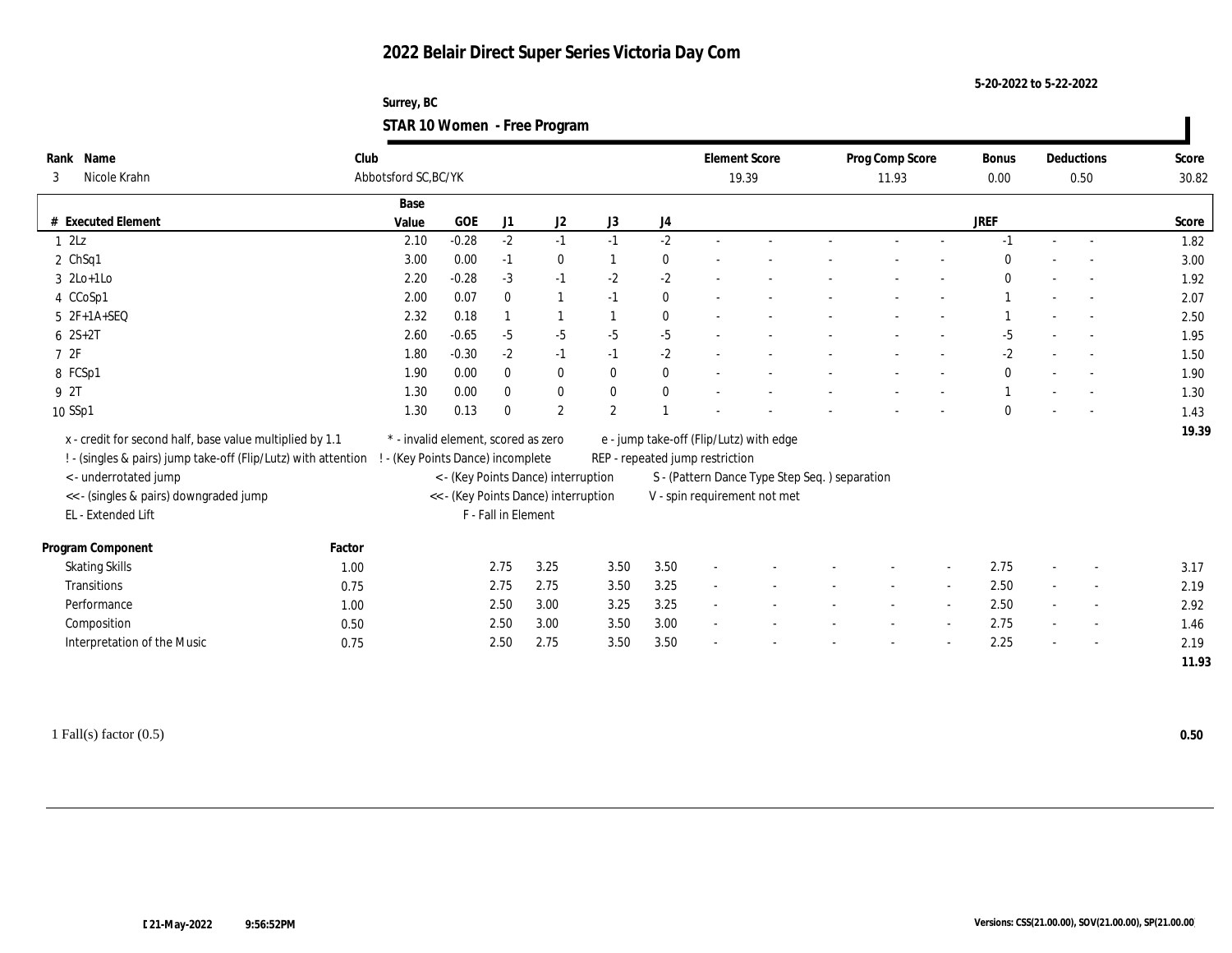**Surrey, BC STAR 10 Women - Free Program**

| Rank Name                                                      | Club                 |                                     |                     |              |                                      |              |                |                                 | <b>Element Score</b>                          | Prog Comp Score |        | <b>Bonus</b> |                          | Deductions               | Score |
|----------------------------------------------------------------|----------------------|-------------------------------------|---------------------|--------------|--------------------------------------|--------------|----------------|---------------------------------|-----------------------------------------------|-----------------|--------|--------------|--------------------------|--------------------------|-------|
| Anika Doerksen<br>4                                            | Abbotsford SC, BC/YK |                                     |                     |              |                                      |              |                |                                 | 20.56                                         | 11.02           |        | 0.00         |                          | 1.00                     | 30.58 |
|                                                                | Base                 |                                     |                     |              |                                      |              |                |                                 |                                               |                 |        |              |                          |                          |       |
| # Executed Element                                             | Value                | GOE                                 |                     | J1           | J2                                   | J3           | J4             |                                 |                                               |                 |        | <b>JREF</b>  |                          |                          | Score |
| $1 2F + 2T$                                                    |                      | 0.00<br>3.10                        |                     | $\bf{0}$     | $\bf{0}$                             | $\mathbf{0}$ | $\bf{0}$       |                                 |                                               |                 |        | $\mathbf{0}$ |                          |                          | 3.10  |
| 2 FCSp2                                                        |                      | 2.30<br>0.08                        |                     | $-1$         | $\bf{0}$                             |              | $\mathbf{0}$   |                                 |                                               |                 |        |              |                          |                          | 2.38  |
| 3 1A                                                           |                      | 1.10<br>0.11                        |                     | $\mathbf{0}$ | $\mathbf{1}$                         |              | $\overline{1}$ |                                 |                                               |                 |        |              |                          |                          | 1.21  |
| 4 SSp2                                                         |                      | 0.05<br>1.60                        |                     | $\mathbf{0}$ | $\bf{0}$                             |              |                |                                 |                                               |                 |        | $\mathbf{0}$ |                          |                          | 1.65  |
| $5$ 2Lzq                                                       |                      | $-1.05$<br>2.10                     |                     | $-5$         | $-5$                                 | $-5$         | $-5$           |                                 |                                               |                 |        | $-5$         |                          |                          | 1.05  |
| 6 ChSq1                                                        |                      | 3.00<br>$-0.50$                     |                     | $-2$         | $-1$                                 | $-1$         | $-1$           |                                 |                                               |                 |        | $-1$         |                          |                          | 2.50  |
| $72S+2Log$                                                     |                      | 3.00<br>$-0.85$                     |                     | $-5$         | $-5$                                 | $-5$         | $-5$           |                                 |                                               |                 |        | $-5$         |                          |                          | 2.15  |
| 8 2F                                                           |                      | $-0.06$<br>1.80                     |                     | $-1$         | $\bf{0}$                             | $\mathbf{0}$ | $-1$           |                                 |                                               |                 |        | $\bf{0}$     |                          |                          | 1.74  |
| $9$ $2Lz+1A+SEQ$                                               |                      | 2.56<br>$-0.28$                     |                     | $-1$         | $-1$                                 | $-4$         | $\bf{0}$       |                                 |                                               |                 |        | $-2$         | $\overline{\phantom{a}}$ |                          | 2.28  |
| 10 CCoSp2                                                      |                      | 2.50<br>0.00                        |                     | $\mathbf{0}$ | $-1$                                 |              | $\mathbf{0}$   |                                 |                                               |                 |        | $\mathbf{0}$ |                          | $\sim$                   | 2.50  |
| x - credit for second half, base value multiplied by 1.1       |                      | * - invalid element, scored as zero |                     |              |                                      |              |                |                                 | e - jump take-off (Flip/Lutz) with edge       |                 |        |              |                          |                          | 20.56 |
| ! - (singles & pairs) jump take-off (Flip/Lutz) with attention |                      | - (Key Points Dance) incomplete     |                     |              |                                      |              |                | REP - repeated jump restriction |                                               |                 |        |              |                          |                          |       |
| <- underrotated jump                                           |                      |                                     |                     |              | < - (Key Points Dance) interruption  |              |                |                                 | S - (Pattern Dance Type Step Seq.) separation |                 |        |              |                          |                          |       |
| << - (singles & pairs) downgraded jump                         |                      |                                     |                     |              | << - (Key Points Dance) interruption |              |                |                                 | V - spin requirement not met                  |                 |        |              |                          |                          |       |
| EL - Extended Lift                                             |                      |                                     | F - Fall in Element |              |                                      |              |                |                                 |                                               |                 |        |              |                          |                          |       |
|                                                                |                      |                                     |                     |              |                                      |              |                |                                 |                                               |                 |        |              |                          |                          |       |
| Program Component                                              | Factor               |                                     |                     |              |                                      |              |                |                                 |                                               |                 |        |              |                          |                          |       |
| <b>Skating Skills</b>                                          | 1.00                 |                                     | 3.00                |              | 2.75                                 | 3.25         | 3.50           |                                 |                                               |                 |        | 2.50         |                          |                          | 3.00  |
| Transitions                                                    | 0.75                 |                                     | 3.00                |              | 2.25                                 | 3.00         | 3.75           | $\sim$                          |                                               |                 | $\sim$ | 2.50         | $\sim$                   | $\sim$                   | 2.12  |
| Performance                                                    | 1.00                 |                                     | 2.50                |              | 2.50                                 | 2.75         | 3.00           | $\sim$                          |                                               |                 |        | 2.25         | $\overline{\phantom{a}}$ | $\sim$                   | 2.58  |
| Composition                                                    | 0.50                 |                                     | 2.50                |              | 2.75                                 | 2.75         | 2.75           | $\sim$                          |                                               |                 |        | 2.75         |                          | $\overline{\phantom{a}}$ | 1.38  |
| Interpretation of the Music                                    | 0.75                 |                                     | 2.75                |              | 2.50                                 | 2.50         | 2.75           |                                 |                                               |                 |        | 2.50         | $\overline{\phantom{a}}$ |                          | 1.94  |
|                                                                |                      |                                     |                     |              |                                      |              |                |                                 |                                               |                 |        |              |                          |                          | 11.02 |

 $\overline{\phantom{a}}$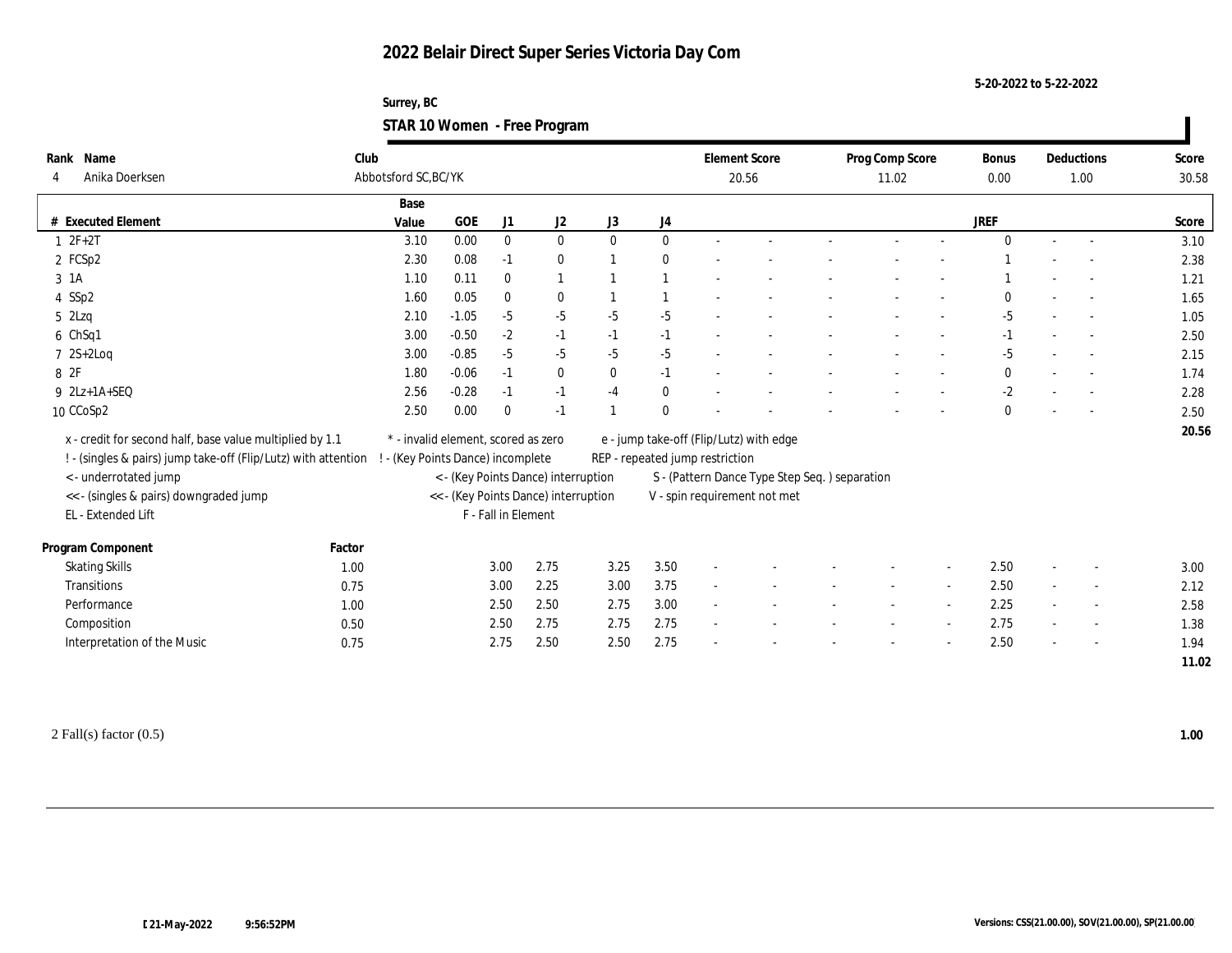**Surrey, BC STAR 10 Women - Free Program**

| Name<br><b>Summer Cannell</b> | Club                                                                                                                                                                                                                                                                                                                         |                                                                                                                                                              |                      |          |                                                                                               |                                                                             |                          |                                                                                                                                             | 12.48 |                                               | <b>Bonus</b><br>0.00 |        |                          | Score<br>29.65     |
|-------------------------------|------------------------------------------------------------------------------------------------------------------------------------------------------------------------------------------------------------------------------------------------------------------------------------------------------------------------------|--------------------------------------------------------------------------------------------------------------------------------------------------------------|----------------------|----------|-----------------------------------------------------------------------------------------------|-----------------------------------------------------------------------------|--------------------------|---------------------------------------------------------------------------------------------------------------------------------------------|-------|-----------------------------------------------|----------------------|--------|--------------------------|--------------------|
|                               | Base                                                                                                                                                                                                                                                                                                                         |                                                                                                                                                              |                      |          |                                                                                               |                                                                             |                          |                                                                                                                                             |       |                                               |                      |        |                          |                    |
|                               | Value                                                                                                                                                                                                                                                                                                                        | GOE                                                                                                                                                          | $\rm J1$             | J2       | J3                                                                                            | J <sub>4</sub>                                                              |                          |                                                                                                                                             |       |                                               | <b>JREF</b>          |        |                          | Score              |
|                               | 2.40                                                                                                                                                                                                                                                                                                                         | 0.00                                                                                                                                                         | $\bf{0}$             | $\bf{0}$ | $\mathbf{0}$                                                                                  | $\bf{0}$                                                                    |                          |                                                                                                                                             |       |                                               |                      | $\sim$ |                          | 2.40               |
|                               | 1.80                                                                                                                                                                                                                                                                                                                         | $-0.90$                                                                                                                                                      | $-5$                 | $-5$     | $-5$                                                                                          | $-5$                                                                        |                          |                                                                                                                                             |       |                                               |                      |        |                          | 0.90               |
|                               | 1.80                                                                                                                                                                                                                                                                                                                         | $-0.04$                                                                                                                                                      | $-1$                 | $\bf{0}$ | $\mathbf{0}$                                                                                  | $-1$                                                                        |                          |                                                                                                                                             |       |                                               | $\mathbf{0}$         |        |                          | 1.76               |
|                               | 1.90                                                                                                                                                                                                                                                                                                                         | 0.13                                                                                                                                                         | $\mathbf{0}$         |          |                                                                                               | $\bf{0}$                                                                    |                          |                                                                                                                                             |       |                                               |                      |        | $\sim$                   | 2.03               |
|                               | 1.30                                                                                                                                                                                                                                                                                                                         | 0.00                                                                                                                                                         | $\mathbf{0}$         | $\bf{0}$ | $\mathbf{0}$                                                                                  | $\bf{0}$                                                                    |                          |                                                                                                                                             |       |                                               | $\bf{0}$             |        |                          | 1.30               |
|                               | 3.00                                                                                                                                                                                                                                                                                                                         | 0.00                                                                                                                                                         | $\bf{0}$             | $\bf{0}$ | $\mathbf{0}$                                                                                  | $\bf{0}$                                                                    |                          |                                                                                                                                             |       |                                               | $\bf{0}$             |        |                          | 3.00               |
|                               | 3.00                                                                                                                                                                                                                                                                                                                         | 0.00                                                                                                                                                         | $\bf{0}$             | $\bf{0}$ | $-2$                                                                                          | $\bf{0}$                                                                    |                          |                                                                                                                                             |       |                                               | $\bf{0}$             |        |                          | 3.00               |
|                               | 0.50                                                                                                                                                                                                                                                                                                                         | $-0.02$                                                                                                                                                      | $-2$                 | $\bf{0}$ | $-1$                                                                                          | $\bf{0}$                                                                    |                          |                                                                                                                                             |       |                                               | $\mathbf{0}$         |        |                          | 0.48               |
|                               | 1.70                                                                                                                                                                                                                                                                                                                         | 0.00                                                                                                                                                         | $\mathbf{0}$         | $\bf{0}$ | $\mathbf{0}$                                                                                  | $\bf{0}$                                                                    |                          |                                                                                                                                             |       |                                               | $\bf{0}$             |        |                          | 1.70               |
|                               | 1.10                                                                                                                                                                                                                                                                                                                         | 0.00                                                                                                                                                         | $\mathbf{0}$         | $\bf{0}$ |                                                                                               | $\mathbf{0}$                                                                |                          |                                                                                                                                             |       |                                               | $\bf{0}$             |        |                          | 1.10               |
|                               |                                                                                                                                                                                                                                                                                                                              |                                                                                                                                                              |                      |          |                                                                                               |                                                                             |                          |                                                                                                                                             |       |                                               |                      |        |                          | 17.67              |
|                               |                                                                                                                                                                                                                                                                                                                              |                                                                                                                                                              |                      |          |                                                                                               |                                                                             |                          |                                                                                                                                             |       |                                               |                      |        |                          |                    |
|                               |                                                                                                                                                                                                                                                                                                                              |                                                                                                                                                              |                      |          |                                                                                               |                                                                             |                          |                                                                                                                                             |       |                                               |                      |        |                          |                    |
|                               |                                                                                                                                                                                                                                                                                                                              |                                                                                                                                                              |                      |          |                                                                                               |                                                                             |                          |                                                                                                                                             |       |                                               |                      |        |                          |                    |
|                               |                                                                                                                                                                                                                                                                                                                              |                                                                                                                                                              |                      |          |                                                                                               |                                                                             |                          |                                                                                                                                             |       |                                               |                      |        |                          |                    |
|                               |                                                                                                                                                                                                                                                                                                                              |                                                                                                                                                              |                      |          |                                                                                               |                                                                             |                          |                                                                                                                                             |       |                                               |                      |        |                          |                    |
|                               |                                                                                                                                                                                                                                                                                                                              |                                                                                                                                                              |                      |          |                                                                                               |                                                                             |                          |                                                                                                                                             |       |                                               |                      |        |                          |                    |
|                               |                                                                                                                                                                                                                                                                                                                              |                                                                                                                                                              | 2.75                 | 3.00     | 3.25                                                                                          | 3.25                                                                        | $\overline{a}$           |                                                                                                                                             |       |                                               | 3.50                 |        |                          | 3.17               |
|                               |                                                                                                                                                                                                                                                                                                                              |                                                                                                                                                              | 2.75                 | 2.75     | 3.00                                                                                          | 3.00                                                                        | $\overline{\phantom{a}}$ |                                                                                                                                             |       |                                               | 3.75                 |        | $\overline{a}$           | 2.19               |
|                               |                                                                                                                                                                                                                                                                                                                              |                                                                                                                                                              | 2.50                 | 3.25     | 3.25                                                                                          | 3.75                                                                        | $\sim$                   |                                                                                                                                             |       |                                               | 3.50                 |        | $\overline{\phantom{a}}$ | 3.33               |
|                               |                                                                                                                                                                                                                                                                                                                              |                                                                                                                                                              | 2.50                 | 3.00     | 3.25                                                                                          | 3.00                                                                        |                          |                                                                                                                                             |       |                                               | 3.25                 |        | $\overline{a}$           | 1.54               |
| Composition                   | 0.50                                                                                                                                                                                                                                                                                                                         |                                                                                                                                                              |                      |          |                                                                                               |                                                                             |                          |                                                                                                                                             |       |                                               |                      |        |                          |                    |
| Interpretation of the Music   | 0.75                                                                                                                                                                                                                                                                                                                         |                                                                                                                                                              | 2.50                 | 2.75     | 3.00                                                                                          | 3.25                                                                        |                          |                                                                                                                                             |       |                                               | 3.50                 |        | $\overline{\phantom{a}}$ | 2.25               |
|                               | Rank<br># Executed Element<br>$1$ $1A+2T$<br>2ZF<br>$3 \quad 2S+1Lo$<br>4 FCSp1<br>5 2T<br>6 CCoSp3<br>7 ChSq1<br>8 1Lo<br>$9 \t2S+1T$<br>10 SSpB<br><- underrotated jump<br><< - (singles & pairs) downgraded jump<br>EL - Extended Lift<br>Program Component<br><b>Skating Skills</b><br><b>Transitions</b><br>Performance | x - credit for second half, base value multiplied by 1.1<br>! - (singles & pairs) jump take-off (Flip/Lutz) with attention<br>Factor<br>1.00<br>0.75<br>1.00 | Killarney FSC, BC/YK |          | * - invalid element, scored as zero<br>- (Key Points Dance) incomplete<br>F - Fall in Element | < - (Key Points Dance) interruption<br><< - (Key Points Dance) interruption |                          | <b>Element Score</b><br>17.67<br>e - jump take-off (Flip/Lutz) with edge<br>REP - repeated jump restriction<br>V - spin requirement not met |       | S - (Pattern Dance Type Step Seq.) separation | Prog Comp Score      |        |                          | Deductions<br>0.50 |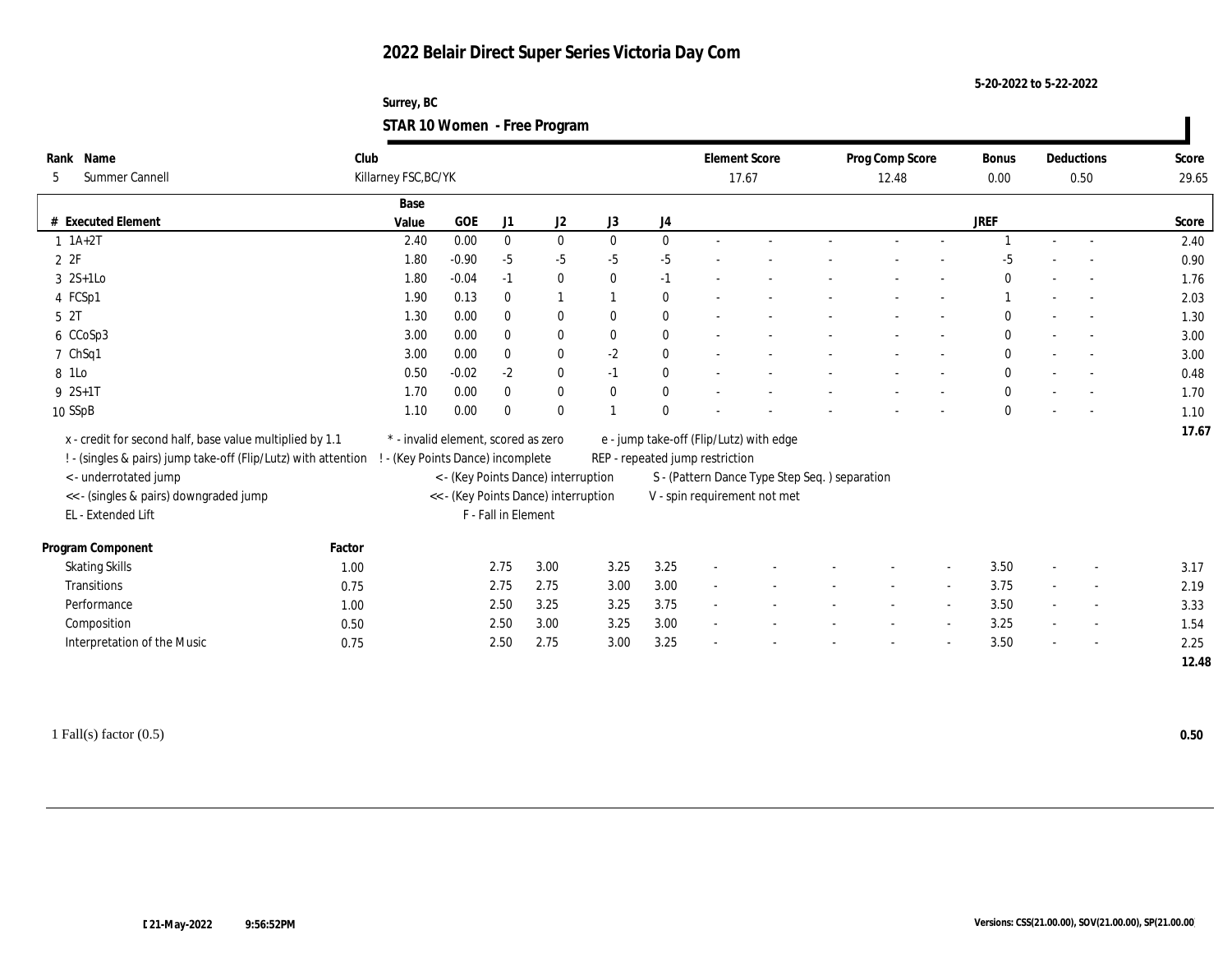**Surrey, BC STAR 10 Women - Free Program**

| Rank Name<br>Gabrielle Duarte<br>6                             | Club<br>Skate Sea2Sky, BC/YK |       |                                     |                     |                                      |              |                  | <b>Element Score</b>            | 18.60                                         | Prog Comp Score<br>11.90 |                          | <b>Bonus</b><br>0.00 |                          | Deductions<br>1.00       | Score<br>29.50 |
|----------------------------------------------------------------|------------------------------|-------|-------------------------------------|---------------------|--------------------------------------|--------------|------------------|---------------------------------|-----------------------------------------------|--------------------------|--------------------------|----------------------|--------------------------|--------------------------|----------------|
|                                                                |                              | Base  |                                     |                     |                                      |              |                  |                                 |                                               |                          |                          |                      |                          |                          |                |
| # Executed Element                                             |                              | Value | $GOE$                               | J1                  | J2                                   | J3           | $_{\mathrm{J}4}$ |                                 |                                               |                          |                          | <b>JREF</b>          |                          |                          | Score          |
| 1 FCSp1                                                        |                              | 1.90  | 0.19                                | $\mathbf{0}$        |                                      | $\mathbf{1}$ |                  |                                 |                                               |                          |                          |                      | $\overline{a}$           |                          | 2.09           |
| $2$ $2$ Lz $<$                                                 |                              | 1.68  | $-0.84$                             | $-5$                | $-5$                                 | $-5$         | $-5$             |                                 |                                               |                          |                          | -5                   |                          |                          | 0.84           |
| $3 \t2F+1T$                                                    |                              | 2.20  | $-0.06$                             | $-1$                | $\bf{0}$                             | $\mathbf{0}$ | $-1$             |                                 |                                               |                          |                          | $\bf{0}$             |                          |                          | 2.14           |
| $4 \ 2S + 2T$                                                  |                              | 2.60  | $-0.04$                             | $-1$                | $-1$                                 | $\mathbf{0}$ | $\bf{0}$         |                                 |                                               |                          |                          | $\mathbf{0}$         | $\overline{\phantom{a}}$ | $\sim$                   | 2.56           |
| 5 ChSq1                                                        |                              | 3.00  | $-0.17$                             | $-1$                | $-1$                                 | $\mathbf{0}$ | $\bf{0}$         | $\sim$                          |                                               |                          | $\overline{\phantom{a}}$ | $\mathbf{0}$         | $\sim$                   | $\overline{\phantom{a}}$ | 2.83           |
| 6 2Lo                                                          |                              | 1.70  | 0.00                                | $\mathbf{0}$        | $\bf{0}$                             | $\mathbf{0}$ | $-1$             |                                 |                                               |                          |                          | $\mathbf{0}$         |                          |                          | 1.70           |
| 7 2S+1A+SEQ                                                    |                              | 1.92  | 0.00                                | $-1$                | $\bf{0}$                             | $\mathbf{0}$ | $\bf{0}$         |                                 |                                               |                          |                          | $\mathbf{0}$         |                          | $\sim$                   | 1.92           |
| 8 SSp1                                                         |                              | 1.30  | 0.00                                | $\mathbf{0}$        | $\bf{0}$                             |              | $\bf{0}$         |                                 |                                               |                          |                          | $\mathbf{0}$         | $\overline{\phantom{a}}$ |                          | 1.30           |
| 9 2F<                                                          |                              | 1.44  | $-0.72$                             | $-5$                | $-5$                                 | $-5$         | $-5$             |                                 |                                               |                          |                          | $-5$                 |                          |                          | 0.72           |
| 10 CCoSp2                                                      |                              | 2.50  | 0.00                                | $-1$                | $\bf{0}$                             | $\mathbf{0}$ |                  |                                 |                                               |                          |                          | $\bf{0}$             |                          |                          | 2.50           |
| x - credit for second half, base value multiplied by 1.1       |                              |       | * - invalid element, scored as zero |                     |                                      |              |                  |                                 | e - jump take-off (Flip/Lutz) with edge       |                          |                          |                      |                          |                          | 18.60          |
| ! - (singles & pairs) jump take-off (Flip/Lutz) with attention |                              |       | ! - (Key Points Dance) incomplete   |                     |                                      |              |                  | REP - repeated jump restriction |                                               |                          |                          |                      |                          |                          |                |
| <- underrotated jump                                           |                              |       |                                     |                     | < - (Key Points Dance) interruption  |              |                  |                                 | S - (Pattern Dance Type Step Seq.) separation |                          |                          |                      |                          |                          |                |
|                                                                |                              |       |                                     |                     |                                      |              |                  |                                 |                                               |                          |                          |                      |                          |                          |                |
| << - (singles & pairs) downgraded jump<br>EL - Extended Lift   |                              |       |                                     | F - Fall in Element | << - (Key Points Dance) interruption |              |                  |                                 | V - spin requirement not met                  |                          |                          |                      |                          |                          |                |
|                                                                |                              |       |                                     |                     |                                      |              |                  |                                 |                                               |                          |                          |                      |                          |                          |                |
| Program Component                                              | Factor                       |       |                                     |                     |                                      |              |                  |                                 |                                               |                          |                          |                      |                          |                          |                |
| <b>Skating Skills</b>                                          | 1.00                         |       |                                     | 3.00                | 2.75                                 | 3.25         | 3.75             |                                 |                                               |                          |                          | 3.50                 | $\sim$                   | $\sim$                   | 3.25           |
| Transitions                                                    | 0.75                         |       |                                     | 2.75                | 2.25                                 | 2.75         | 3.50             |                                 |                                               |                          |                          | 3.25                 | $\sim$                   | $\overline{\phantom{a}}$ | 2.19           |
| Performance                                                    | 1.00                         |       |                                     | 2.50                | 2.75                                 | 3.00         | 3.25             | $\sim$                          |                                               |                          |                          | 3.00                 |                          |                          | 2.92           |
| Composition                                                    | 0.50                         |       |                                     | 2.50                | 2.25                                 | 3.00         | 3.00             |                                 |                                               |                          |                          | 3.25                 | $\sim$                   |                          | 1.42           |
| Interpretation of the Music                                    | 0.75                         |       |                                     | 2.50                | 2.50                                 | 3.00         | 3.00             |                                 |                                               |                          |                          | 3.50                 | $\sim$                   | $\sim$                   | 2.12           |
|                                                                |                              |       |                                     |                     |                                      |              |                  |                                 |                                               |                          |                          |                      |                          |                          | 11.90          |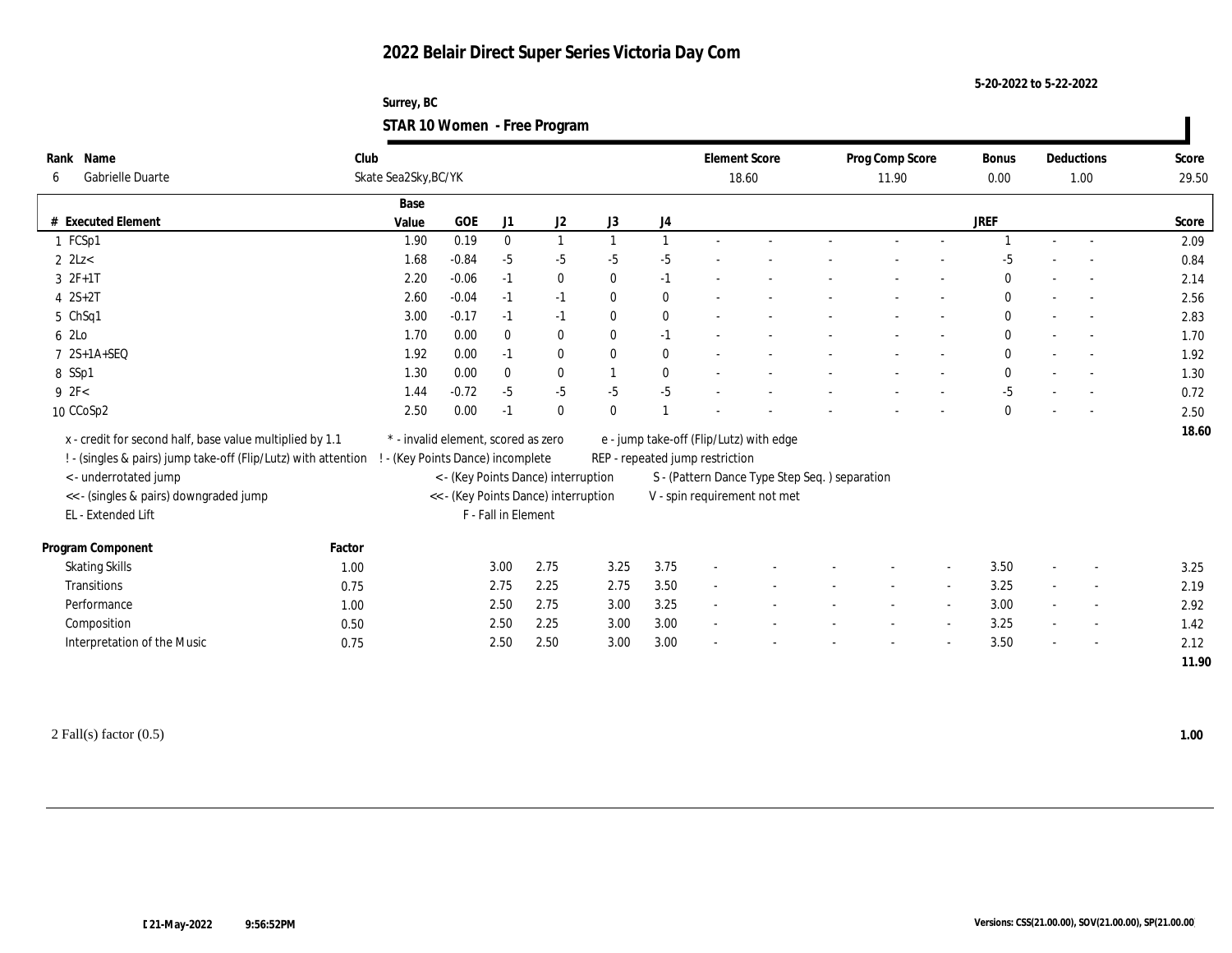**Surrey, BC STAR 10 Women - Free Program**

| Base<br>GOE<br><b>JREF</b><br># Executed Element<br>J1<br>J2<br>J3<br>J <sub>4</sub><br>Value<br>0.07<br>$\bf{0}$<br>$\theta$<br>$1 \t1A$<br>$\overline{1}$<br>1.10<br>1<br>$\sim$<br>$\sim$<br>$2$ 2S+2Lo<br>3.00<br>0.00<br>$\bf{0}$<br>$\bf{0}$<br>$\bf{0}$<br>$\bf{0}$<br>3 FCSp3<br>2.80<br>0.00<br>$\bf{0}$<br>$\bf{0}$<br>$\bf{0}$<br>$\mathbf{0}$<br>42F<br>$-0.12$<br>1.80<br>$\mathbf{0}$<br>$-1$<br>$-1$<br>$-1$<br>$\overline{\phantom{a}}$<br>$-5$<br>$-5$<br>5 2Lo<br>1.70<br>$-0.85$<br>$-5$<br>$-5$<br>$-5$<br>6 2F+REP<br>$-2$<br>1.26<br>$-0.18$<br>$-1$<br>$-1$<br>$-1$<br>$-1$<br>7 ChSq1<br>3.00<br>0.00<br>$-1$<br>$\mathbf{0}$<br>$\bf{0}$<br>$\bf{0}$<br>8 CCoSp<br>0.00<br>$\sim$<br>$\overline{\phantom{a}}$<br>9 2S<br>$-0.22$<br>$-2$<br>$-2$<br>$-2$<br>1.30<br>$-1$<br>$-1$<br>10 SSp2<br>0.11<br>1.60<br>$\mathbf{0}$<br>$\mathbf{0}$<br>$\overline{1}$ | Score<br>29.28 |
|----------------------------------------------------------------------------------------------------------------------------------------------------------------------------------------------------------------------------------------------------------------------------------------------------------------------------------------------------------------------------------------------------------------------------------------------------------------------------------------------------------------------------------------------------------------------------------------------------------------------------------------------------------------------------------------------------------------------------------------------------------------------------------------------------------------------------------------------------------------------------------------|----------------|
|                                                                                                                                                                                                                                                                                                                                                                                                                                                                                                                                                                                                                                                                                                                                                                                                                                                                                        |                |
|                                                                                                                                                                                                                                                                                                                                                                                                                                                                                                                                                                                                                                                                                                                                                                                                                                                                                        | Score          |
|                                                                                                                                                                                                                                                                                                                                                                                                                                                                                                                                                                                                                                                                                                                                                                                                                                                                                        | 1.17           |
|                                                                                                                                                                                                                                                                                                                                                                                                                                                                                                                                                                                                                                                                                                                                                                                                                                                                                        | 3.00           |
|                                                                                                                                                                                                                                                                                                                                                                                                                                                                                                                                                                                                                                                                                                                                                                                                                                                                                        | 2.80           |
|                                                                                                                                                                                                                                                                                                                                                                                                                                                                                                                                                                                                                                                                                                                                                                                                                                                                                        | 1.68           |
|                                                                                                                                                                                                                                                                                                                                                                                                                                                                                                                                                                                                                                                                                                                                                                                                                                                                                        | 0.85           |
|                                                                                                                                                                                                                                                                                                                                                                                                                                                                                                                                                                                                                                                                                                                                                                                                                                                                                        | 1.08           |
|                                                                                                                                                                                                                                                                                                                                                                                                                                                                                                                                                                                                                                                                                                                                                                                                                                                                                        | 3.00           |
|                                                                                                                                                                                                                                                                                                                                                                                                                                                                                                                                                                                                                                                                                                                                                                                                                                                                                        | 0.00           |
|                                                                                                                                                                                                                                                                                                                                                                                                                                                                                                                                                                                                                                                                                                                                                                                                                                                                                        | 1.08           |
|                                                                                                                                                                                                                                                                                                                                                                                                                                                                                                                                                                                                                                                                                                                                                                                                                                                                                        | 1.71           |
| x - credit for second half, base value multiplied by 1.1<br>* - invalid element, scored as zero<br>e - jump take-off (Flip/Lutz) with edge                                                                                                                                                                                                                                                                                                                                                                                                                                                                                                                                                                                                                                                                                                                                             | 16.37          |
| ! - (singles & pairs) jump take-off (Flip/Lutz) with attention<br>- (Key Points Dance) incomplete<br>REP - repeated jump restriction                                                                                                                                                                                                                                                                                                                                                                                                                                                                                                                                                                                                                                                                                                                                                   |                |
| <- underrotated jump<br>< - (Key Points Dance) interruption<br>S - (Pattern Dance Type Step Seq.) separation                                                                                                                                                                                                                                                                                                                                                                                                                                                                                                                                                                                                                                                                                                                                                                           |                |
| << - (singles & pairs) downgraded jump<br><< - (Key Points Dance) interruption                                                                                                                                                                                                                                                                                                                                                                                                                                                                                                                                                                                                                                                                                                                                                                                                         |                |
| V - spin requirement not met<br>EL - Extended Lift<br>F - Fall in Element                                                                                                                                                                                                                                                                                                                                                                                                                                                                                                                                                                                                                                                                                                                                                                                                              |                |
|                                                                                                                                                                                                                                                                                                                                                                                                                                                                                                                                                                                                                                                                                                                                                                                                                                                                                        |                |
| Program Component<br>Factor                                                                                                                                                                                                                                                                                                                                                                                                                                                                                                                                                                                                                                                                                                                                                                                                                                                            |                |
| <b>Skating Skills</b><br>3.75<br>3.50<br>2.75<br>3.50<br>3.75<br>1.00                                                                                                                                                                                                                                                                                                                                                                                                                                                                                                                                                                                                                                                                                                                                                                                                                  | 3.58           |
| 2.25<br>3.25<br>3.75<br><b>Transitions</b><br>3.25<br>3.25<br>0.75<br>$\overline{\phantom{a}}$<br>$\overline{a}$                                                                                                                                                                                                                                                                                                                                                                                                                                                                                                                                                                                                                                                                                                                                                                       | 2.44           |
| 3.50<br>Performance<br>3.25<br>2.50<br>3.50<br>3.75<br>1.00<br>$\sim$                                                                                                                                                                                                                                                                                                                                                                                                                                                                                                                                                                                                                                                                                                                                                                                                                  | 3.42           |
| 3.00<br>2.50<br>3.50<br>3.00<br>3.50<br>Composition<br>0.50<br>$\overline{a}$                                                                                                                                                                                                                                                                                                                                                                                                                                                                                                                                                                                                                                                                                                                                                                                                          | 1.59           |
| Interpretation of the Music<br>2.25<br>3.25<br>3.75<br>2.75<br>3.50<br>0.75<br>$\overline{\phantom{a}}$                                                                                                                                                                                                                                                                                                                                                                                                                                                                                                                                                                                                                                                                                                                                                                                |                |
|                                                                                                                                                                                                                                                                                                                                                                                                                                                                                                                                                                                                                                                                                                                                                                                                                                                                                        | 2.38           |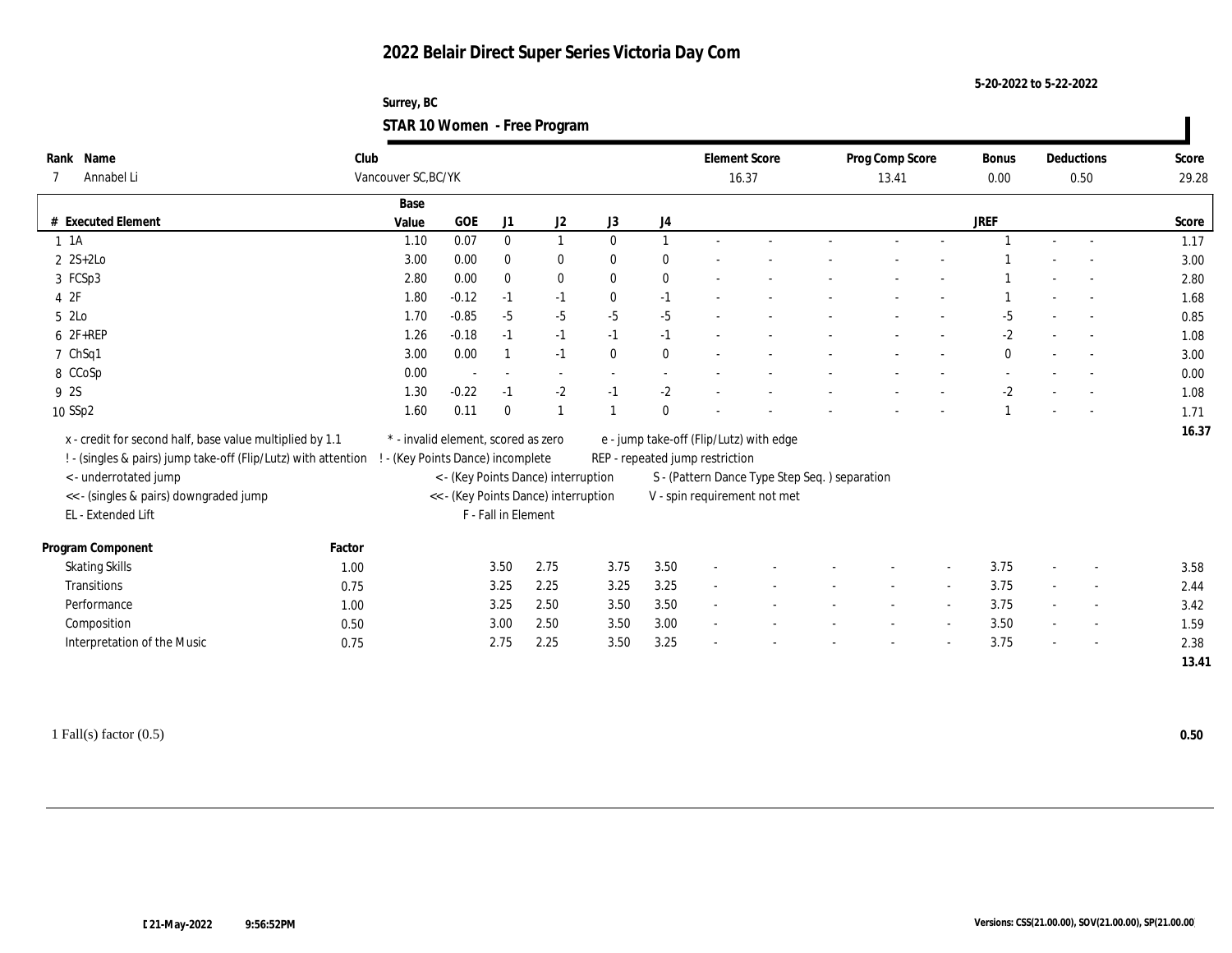**Surrey, BC STAR 10 Women - Free Program**

| Name<br>Rank<br>Doreen Chang<br>8                              | Club<br>Sunset FSC, BC/YK |                                     |                     |              |                                      |              |                | <b>Element Score</b>            | 18.12                                         | Prog Comp Score<br>12.11 |                          | <b>Bonus</b><br>0.00 |                          | Deductions<br>1.00       | Score<br>29.23 |
|----------------------------------------------------------------|---------------------------|-------------------------------------|---------------------|--------------|--------------------------------------|--------------|----------------|---------------------------------|-----------------------------------------------|--------------------------|--------------------------|----------------------|--------------------------|--------------------------|----------------|
|                                                                | Base                      |                                     |                     |              |                                      |              |                |                                 |                                               |                          |                          |                      |                          |                          |                |
| # Executed Element                                             | Value                     |                                     | GOE                 | J1           | J2                                   | J3           | J4             |                                 |                                               |                          |                          | <b>JREF</b>          |                          |                          | Score          |
| 12Lo                                                           |                           | 1.70                                | $-0.62$             | $-4$         | $-4$                                 | $-3$         | $-4$           |                                 |                                               |                          |                          | $-3$                 | $\sim$                   |                          | 1.08           |
| $2$ $2$ Lz                                                     |                           | 2.10                                | $-1.05$             | $-5$         | $-5$                                 | $-5$         | $-5$           |                                 |                                               |                          |                          | $-5$                 |                          |                          | 1.05           |
| 3 2F                                                           |                           | 1.80                                | $-0.36$             | $-2$         | $-2$                                 | $-2$         | $-2$           |                                 |                                               |                          |                          | $-3$                 |                          |                          | 1.44           |
| $4$ $2S+1A+SEQ$                                                |                           | 1.92                                | 0.00                | $-1$         | $\bf{0}$                             | $\mathbf{0}$ | $\bf{0}$       |                                 |                                               |                          |                          | $\bf{0}$             | $\overline{a}$           | $\sim$                   | 1.92           |
| 5 FCSp1                                                        |                           | 1.90                                | 0.00                | $\bf{0}$     | $\bf{0}$                             | $\mathbf{0}$ | $\overline{1}$ |                                 |                                               |                          |                          | $\bf{0}$             |                          |                          | 1.90           |
| $6 \quad 2S+2Lo$                                               |                           | 3.00                                | 0.00                | $\bf{0}$     | $-1$                                 | $\mathbf{0}$ | $\bf{0}$       |                                 |                                               |                          |                          | $\bf{0}$             |                          |                          | 3.00           |
| 7 CCoSp2 (V)                                                   |                           | 1.88                                | 0.06                | $\mathbf{0}$ | $\bf{0}$                             |              | $\overline{1}$ |                                 |                                               |                          |                          | $\bf{0}$             |                          | $\sim$                   | 1.94           |
| 8 ChSq1                                                        |                           | 3.00                                | 0.00                | $\bf{0}$     | $\bf{0}$                             |              | $\bf{0}$       |                                 |                                               |                          |                          | $\bf{0}$             |                          |                          | 3.00           |
| 9 1A                                                           |                           | 1.10                                | $-0.55$             | $-5$         | $-5$                                 | $-5$         | $-5$           |                                 |                                               |                          |                          | $-5$                 |                          |                          | 0.55           |
| 10 SSp3                                                        |                           | 2.10                                | 0.14                | $\theta$     | $\boldsymbol{2}$                     | $\mathbf{2}$ | $\mathbf{0}$   |                                 |                                               |                          |                          | $\bf{0}$             |                          |                          | 2.24           |
| x - credit for second half, base value multiplied by 1.1       |                           | * - invalid element, scored as zero |                     |              |                                      |              |                |                                 | e - jump take-off (Flip/Lutz) with edge       |                          |                          |                      |                          |                          | 18.12          |
| ! - (singles & pairs) jump take-off (Flip/Lutz) with attention |                           | - (Key Points Dance) incomplete     |                     |              |                                      |              |                | REP - repeated jump restriction |                                               |                          |                          |                      |                          |                          |                |
| <- underrotated jump                                           |                           |                                     |                     |              | < - (Key Points Dance) interruption  |              |                |                                 | S - (Pattern Dance Type Step Seq.) separation |                          |                          |                      |                          |                          |                |
| << - (singles & pairs) downgraded jump                         |                           |                                     |                     |              | << - (Key Points Dance) interruption |              |                |                                 | V - spin requirement not met                  |                          |                          |                      |                          |                          |                |
| EL - Extended Lift                                             |                           |                                     | F - Fall in Element |              |                                      |              |                |                                 |                                               |                          |                          |                      |                          |                          |                |
| Program Component                                              | Factor                    |                                     |                     |              |                                      |              |                |                                 |                                               |                          |                          |                      |                          |                          |                |
| <b>Skating Skills</b>                                          | 1.00                      |                                     |                     | 3.50         | 3.00                                 | 3.50         | 3.00           |                                 |                                               |                          |                          | 2.25                 |                          |                          | 3.17           |
| Transitions                                                    | 0.75                      |                                     |                     | 3.25         | 2.25                                 | 3.25         | 3.00           | $\sim$                          |                                               |                          | $\overline{\phantom{a}}$ | 2.50                 | $\sim$                   | $\overline{\phantom{a}}$ | 2.19           |
| Performance                                                    | 1.00                      |                                     |                     | 3.00         | 2.75                                 | 3.50         | 3.50           | $\overline{\phantom{a}}$        |                                               |                          |                          | 2.50                 | $\overline{\phantom{a}}$ | $\overline{\phantom{a}}$ | 3.08           |
| Composition                                                    | 0.50                      |                                     |                     | 3.00         | 2.75                                 | 3.00         | 2.75           | $\sim$                          |                                               |                          |                          | 2.75                 | $\sim$                   | $\overline{\phantom{a}}$ | 1.42           |
| Interpretation of the Music                                    | 0.75                      |                                     |                     | 3.00         | 2.50                                 | 3.25         | 3.25           |                                 |                                               |                          |                          | 2.75                 | $\overline{\phantom{a}}$ |                          | 2.25           |
|                                                                |                           |                                     |                     |              |                                      |              |                |                                 |                                               |                          |                          |                      |                          |                          | 12.11          |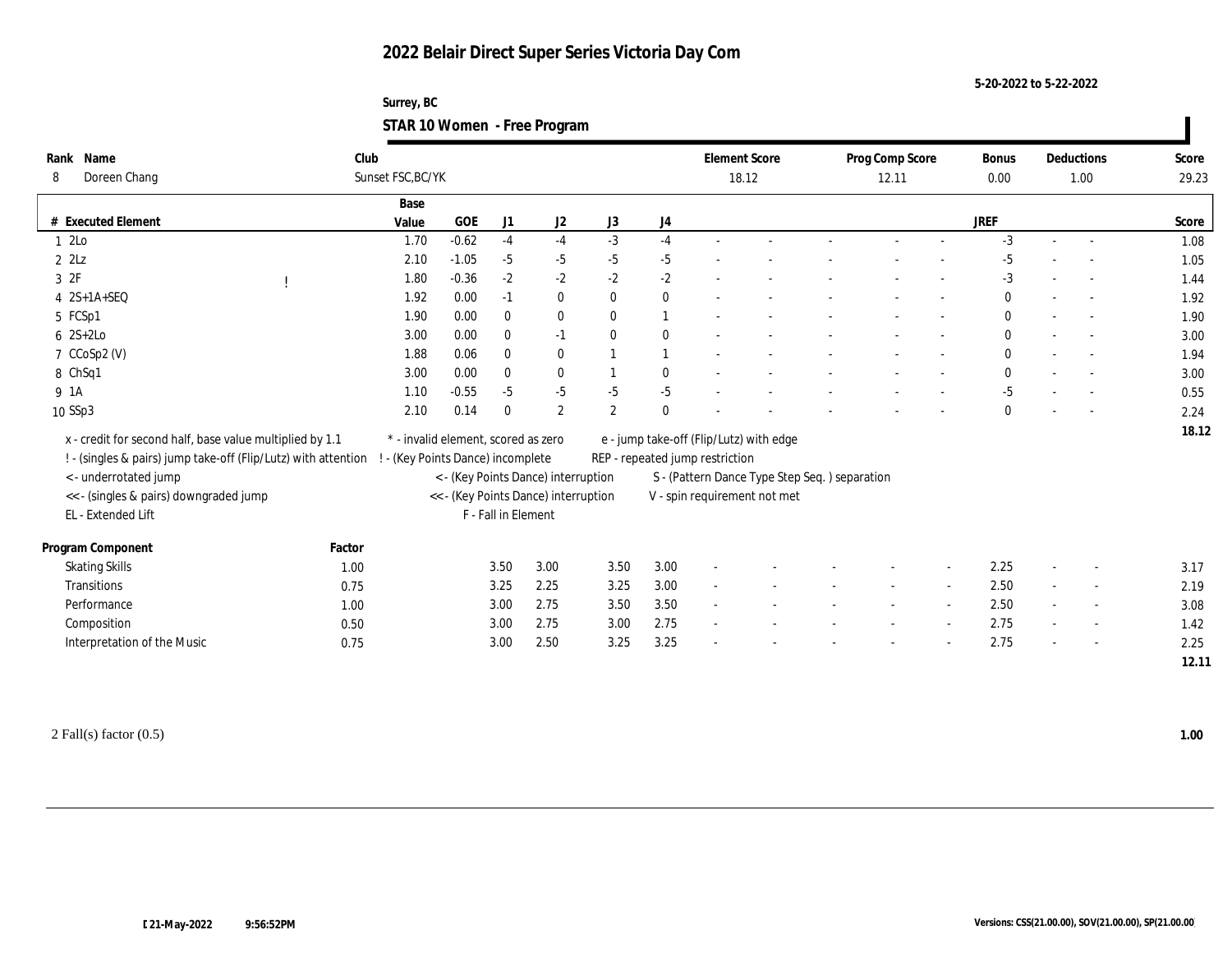**Surrey, BC STAR 10 Women - Free Program**

| Name<br>Rank                                                   | Club   |                                     |              |                     |                                      |              |                | <b>Element Score</b>            |                                               | Prog Comp Score | <b>Bonus</b> |                          | Deductions | Score |
|----------------------------------------------------------------|--------|-------------------------------------|--------------|---------------------|--------------------------------------|--------------|----------------|---------------------------------|-----------------------------------------------|-----------------|--------------|--------------------------|------------|-------|
| <b>Sky Pickering</b><br>9                                      |        | Maple Ridge SC, BC/YK               |              |                     |                                      |              |                |                                 | 14.88                                         | 10.22           | 0.00         |                          | 1.00       | 24.10 |
|                                                                |        | Base                                |              |                     |                                      |              |                |                                 |                                               |                 |              |                          |            |       |
| # Executed Element                                             |        | Value                               | $_{\rm GOE}$ | J1                  | J2                                   | J3           | J4             |                                 |                                               |                 | <b>JREF</b>  |                          |            | Score |
| $1 \quad 2S+1A+SEQ$                                            |        | 1.92                                | 0.00         | $\mathbf{0}$        | $\bf{0}$                             | $\mathbf{0}$ | $\mathbf{1}$   |                                 |                                               |                 | $\mathbf{0}$ | $\sim$                   |            | 1.92  |
| $2 \text{ } 2T <$                                              |        | 0.40                                | $-0.13$      | $-4$                | $-3$                                 | $-3$         | $-3$           |                                 |                                               |                 | -4           |                          |            | 0.27  |
| 3 <sub>1</sub> A                                               |        | 1.10                                | 0.00         | $\mathbf{0}$        | $\bf{0}$                             | $\mathbf{0}$ | $\bf{0}$       |                                 |                                               |                 | $\bf{0}$     |                          |            | 1.10  |
| 4 ChSq1                                                        |        | 3.00                                | 0.17         | $-2$                | $\mathbf{0}$                         |              | $\overline{1}$ |                                 |                                               |                 | $\bf{0}$     | $\overline{\phantom{a}}$ |            | 3.17  |
| 5 2Lo                                                          |        | 1.70                                | $-0.85$      | $-5$                | $-5$                                 | $-5$         | $-5$           |                                 |                                               |                 | $-5$         |                          |            | 0.85  |
| 6 CCoSp1                                                       |        | 2.00                                | 0.07         | $\mathbf{0}$        | 1                                    |              | $\mathbf{0}$   |                                 |                                               |                 | $\mathbf{0}$ |                          |            | 2.07  |
| 72F<<                                                          |        | 0.50                                | $-0.25$      | $-5$                | $-5$                                 | -5           | $-5$           |                                 |                                               |                 | $-5$         |                          |            | 0.25  |
| 8 FCSpB                                                        |        | 1.60                                | 0.00         | $\bf{0}$            | $\bf{0}$                             | $\bf{0}$     | $\bf{0}$       |                                 |                                               |                 | $\bf{0}$     |                          |            | 1.60  |
| $9 \quad 2S+2Log$                                              |        | 3.00                                | $-0.34$      | $-2$                | $-2$                                 | $-2$         | $-2$           |                                 |                                               |                 | $-2$         |                          |            | 2.66  |
| 10 SSpB                                                        |        | 1.10                                | $-0.11$      | $-1$                | $-1$                                 | $-1$         | $-1$           |                                 |                                               |                 | $\mathbf{0}$ |                          |            | 0.99  |
| x - credit for second half, base value multiplied by 1.1       |        | * - invalid element, scored as zero |              |                     |                                      |              |                |                                 | e - jump take-off (Flip/Lutz) with edge       |                 |              |                          |            | 14.88 |
| ! - (singles & pairs) jump take-off (Flip/Lutz) with attention |        | - (Key Points Dance) incomplete     |              |                     |                                      |              |                | REP - repeated jump restriction |                                               |                 |              |                          |            |       |
| <- underrotated jump                                           |        |                                     |              |                     | < - (Key Points Dance) interruption  |              |                |                                 | S - (Pattern Dance Type Step Seq.) separation |                 |              |                          |            |       |
| << - (singles & pairs) downgraded jump                         |        |                                     |              |                     | << - (Key Points Dance) interruption |              |                |                                 | V - spin requirement not met                  |                 |              |                          |            |       |
| EL - Extended Lift                                             |        |                                     |              | F - Fall in Element |                                      |              |                |                                 |                                               |                 |              |                          |            |       |
|                                                                |        |                                     |              |                     |                                      |              |                |                                 |                                               |                 |              |                          |            |       |
| Program Component                                              | Factor |                                     |              |                     |                                      |              |                |                                 |                                               |                 |              |                          |            |       |
| <b>Skating Skills</b>                                          | 1.00   |                                     |              | 2.75                | 2.75                                 | 2.75         | 3.00           |                                 |                                               |                 | 2.75         |                          |            | 2.75  |
| <b>Transitions</b>                                             | 0.75   |                                     |              | 2.50                | 2.25                                 | 2.50         | 2.75           |                                 |                                               |                 | 2.50         | $\sim$                   | $\sim$     | 1.88  |
| Performance                                                    | 1.00   |                                     |              | 2.50                | 3.00                                 | 2.25         | 2.50           | $\sim$                          |                                               |                 | 2.00         |                          | $\sim$     | 2.42  |
| Composition                                                    | 0.50   |                                     |              | 2.25                | 2.75                                 | 2.50         | 2.75           | $\sim$                          |                                               |                 | 2.50         | $\sim$                   |            | 1.29  |
| Interpretation of the Music                                    | 0.75   |                                     |              | 2.50                | 2.50                                 | 2.50         | 2.50           |                                 |                                               |                 | 2.25         |                          |            | 1.88  |
|                                                                |        |                                     |              |                     |                                      |              |                |                                 |                                               |                 |              |                          |            | 10.22 |
|                                                                |        |                                     |              |                     |                                      |              |                |                                 |                                               |                 |              |                          |            |       |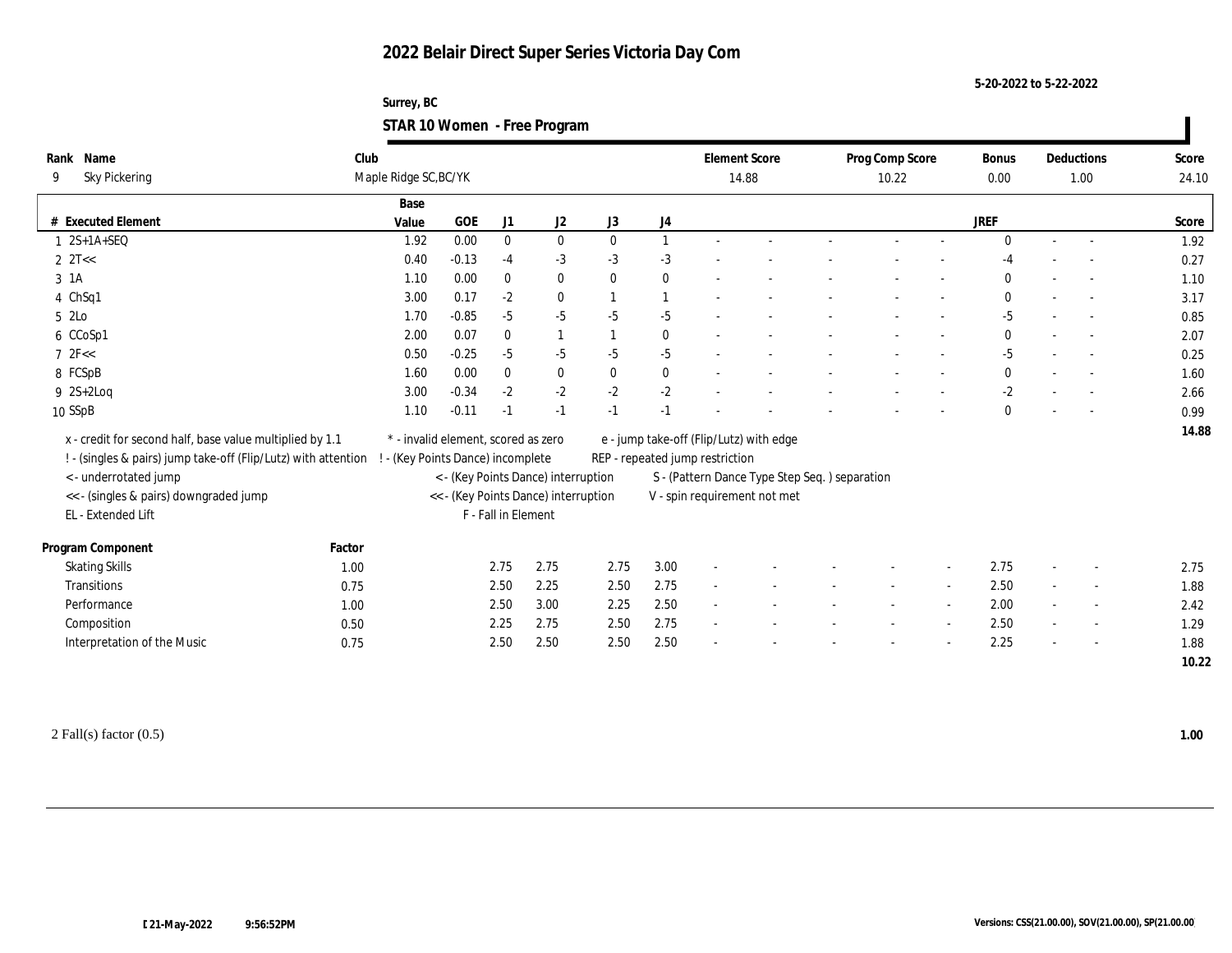**Surrey, BC STAR 10 Women - Free Program**

| Rank Name<br>Keelyn Mitchell<br>10                             | Club   | Summerland FSC, BC/YK               |              |                     |                                      |              |              | <b>Element Score</b>            | 14.52                                         | Prog Comp Score<br>10.20 | Bonus<br>0.00 |                          | Deductions<br>1.50       | Score<br>23.22 |
|----------------------------------------------------------------|--------|-------------------------------------|--------------|---------------------|--------------------------------------|--------------|--------------|---------------------------------|-----------------------------------------------|--------------------------|---------------|--------------------------|--------------------------|----------------|
|                                                                |        | Base                                |              |                     |                                      |              |              |                                 |                                               |                          |               |                          |                          |                |
| # Executed Element                                             |        | Value                               | $_{\rm GOE}$ | J1                  | J <sub>2</sub>                       | J3           | J4           |                                 |                                               |                          | <b>JREF</b>   |                          |                          | Score          |
| 12S                                                            |        | 1.30                                | $-0.52$      | $-4$                | $-5$                                 | $-3$         | $-4$         |                                 |                                               |                          | $-4$          | $\sim$                   | $\sim$                   | 0.78           |
| 2P                                                             |        | 1.80                                | $-0.54$      | $-4$                | $-3$                                 | $-3$         | $-3$         |                                 |                                               |                          | -3            |                          |                          | 1.26           |
| $3$ $2\text{L}z$                                               |        | 2.10                                | $-1.05$      | $-5$                | $-5$                                 | $-5$         | $-5$         |                                 |                                               |                          | $-5$          |                          |                          | 1.05           |
| 4 FCCoSp3                                                      |        | 3.00                                | $-0.20$      | $\mathbf{0}$        | $-1$                                 | $-2$         | $\bf{0}$     |                                 |                                               |                          | $-1$          |                          |                          | 2.80           |
| 5 ChSq1                                                        |        | 3.00                                | $-0.17$      | $\mathbf{0}$        | $-1$                                 | $-1$         | 1            |                                 |                                               |                          | $\Omega$      | $\overline{\phantom{a}}$ |                          | 2.83           |
| $6$ $2F < +REP$                                                |        | 0.35                                | $-0.25$      | $-5$                | $-5$                                 | $-5$         | $-5$         |                                 |                                               |                          | $-5$          |                          |                          | 0.10           |
| 7 FCSp1                                                        |        | 1.90                                | $-0.06$      | $\mathbf{0}$        | $\bf{0}$                             | $-1$         | $\mathbf{0}$ |                                 |                                               |                          | $-1$          |                          |                          | 1.84           |
| 8 1A                                                           |        | 1.10                                | 0.00         | $\mathbf{0}$        | $\bf{0}$                             | $\mathbf{0}$ | $\bf{0}$     |                                 |                                               |                          | $\mathbf{0}$  |                          |                          | 1.10           |
| $9 \text{ } 2\text{Lo}+1\text{T}$                              |        | 2.10                                | $-0.34$      | $-2$                | $-2$                                 | $-2$         | $-2$         |                                 |                                               |                          | $-3$          |                          |                          | 1.76           |
| 10 LSpB                                                        |        | 1.20                                | $-0.20$      | $-1$                | $-2$                                 | $-2$         | $-1$         |                                 |                                               |                          | $-2$          |                          |                          | 1.00           |
|                                                                |        |                                     |              |                     |                                      |              |              |                                 |                                               |                          |               |                          |                          | 14.52          |
| x - credit for second half, base value multiplied by 1.1       |        | * - invalid element, scored as zero |              |                     |                                      |              |              |                                 | e - jump take-off (Flip/Lutz) with edge       |                          |               |                          |                          |                |
| ! - (singles & pairs) jump take-off (Flip/Lutz) with attention |        | - (Key Points Dance) incomplete     |              |                     |                                      |              |              | REP - repeated jump restriction |                                               |                          |               |                          |                          |                |
| <- underrotated jump                                           |        |                                     |              |                     | < - (Key Points Dance) interruption  |              |              |                                 | S - (Pattern Dance Type Step Seq.) separation |                          |               |                          |                          |                |
| << - (singles & pairs) downgraded jump                         |        |                                     |              |                     | << - (Key Points Dance) interruption |              |              |                                 | V - spin requirement not met                  |                          |               |                          |                          |                |
| EL - Extended Lift                                             |        |                                     |              | F - Fall in Element |                                      |              |              |                                 |                                               |                          |               |                          |                          |                |
| Program Component                                              | Factor |                                     |              |                     |                                      |              |              |                                 |                                               |                          |               |                          |                          |                |
| <b>Skating Skills</b>                                          | 1.00   |                                     |              | 3.00                | 2.50                                 | 3.00         | 2.50         |                                 |                                               |                          | 1.75          |                          |                          | 2.67           |
| Transitions                                                    | 0.75   |                                     |              | 2.75                | 2.25                                 | 2.50         | 2.50         |                                 |                                               |                          | 2.00          | $\sim$                   | $\overline{\phantom{a}}$ | 1.82           |
| Performance                                                    | 1.00   |                                     |              | 2.75                | 2.25                                 | 2.75         | 2.75         |                                 |                                               |                          | 1.50          | $\sim$                   | $\overline{\phantom{a}}$ | 2.58           |
| Composition                                                    | 0.50   |                                     |              | 2.50                | 2.50                                 | 2.50         | 2.75         |                                 |                                               |                          | 2.00          |                          |                          | 1.25           |
| Interpretation of the Music                                    | 0.75   |                                     |              | 2.50                | 2.25                                 | 2.75         | 3.00         |                                 |                                               |                          | 1.75          |                          |                          | 1.88           |
|                                                                |        |                                     |              |                     |                                      |              |              |                                 |                                               |                          |               |                          |                          | 10.20          |

1 Late Start factor (0.5), 2 Fall(s) factor (0.5) **1.50**